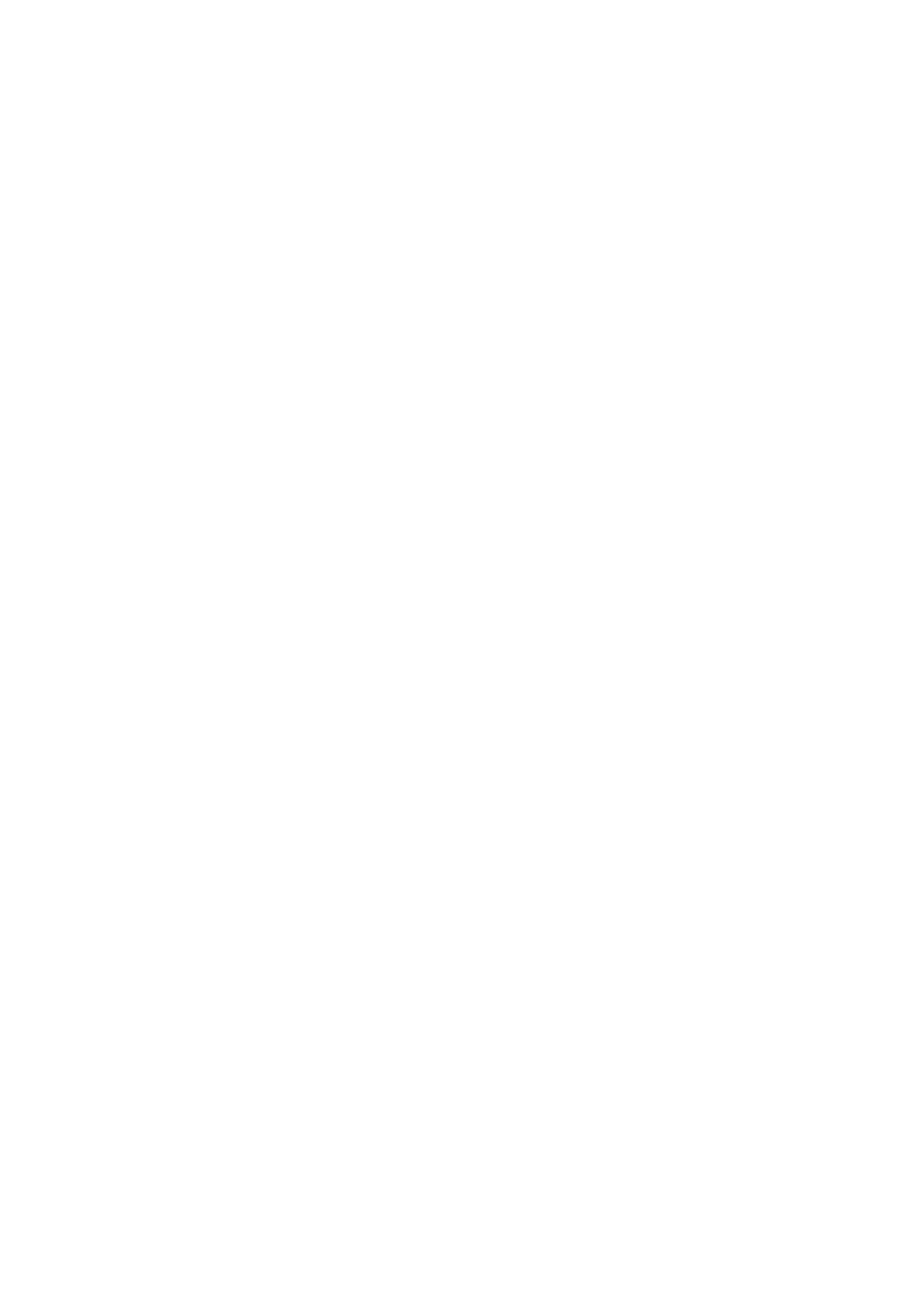## **Tuesday, August 9, 2011**

### **Education and Outreach - 551 A (4:00 PM - 6:00 PM)**

### **-Conveners: Gregory Snow; Michael Barnett**

| time [id] title                                                                                                          | presenter               |
|--------------------------------------------------------------------------------------------------------------------------|-------------------------|
| 4:00 FM60] Education and Public Outreach Activities of the Laser Interferometer<br>Gravitational-Wave Observatory        | Dr CAVAGLIA, Marco      |
| 4:15 FM69] Getting Science Beyond the Research Community: Examples of<br>Education and Outreach from the IceCube Project | Dr MADSEN, James        |
| 4:30 FM81] Early education activities at the Sanford Underground Laboratory/DUSEL                                        | NORRIS, Margaret        |
| 4:45 FM62] Education and Public Outreach of the Pierre Auger Observatory                                                 | Prof. SNOW, Gregory     |
| 5:00 F)217] HiSPARC: On the interface between outreach and scientific research                                           | Dr TIMMERMANS, Charles  |
| 5:15 FM09] MARIACHI: Science by Scientists, Teachers and Students                                                        | Dr TAKAI, Helio         |
| 5:30 FM52] The Multimedia Project Quarked!                                                                               | Prof. BEAN, Alice       |
| 5:45 FM83] Plain English Summaries of Experimental Results                                                               | <b>BARNETT, Michael</b> |